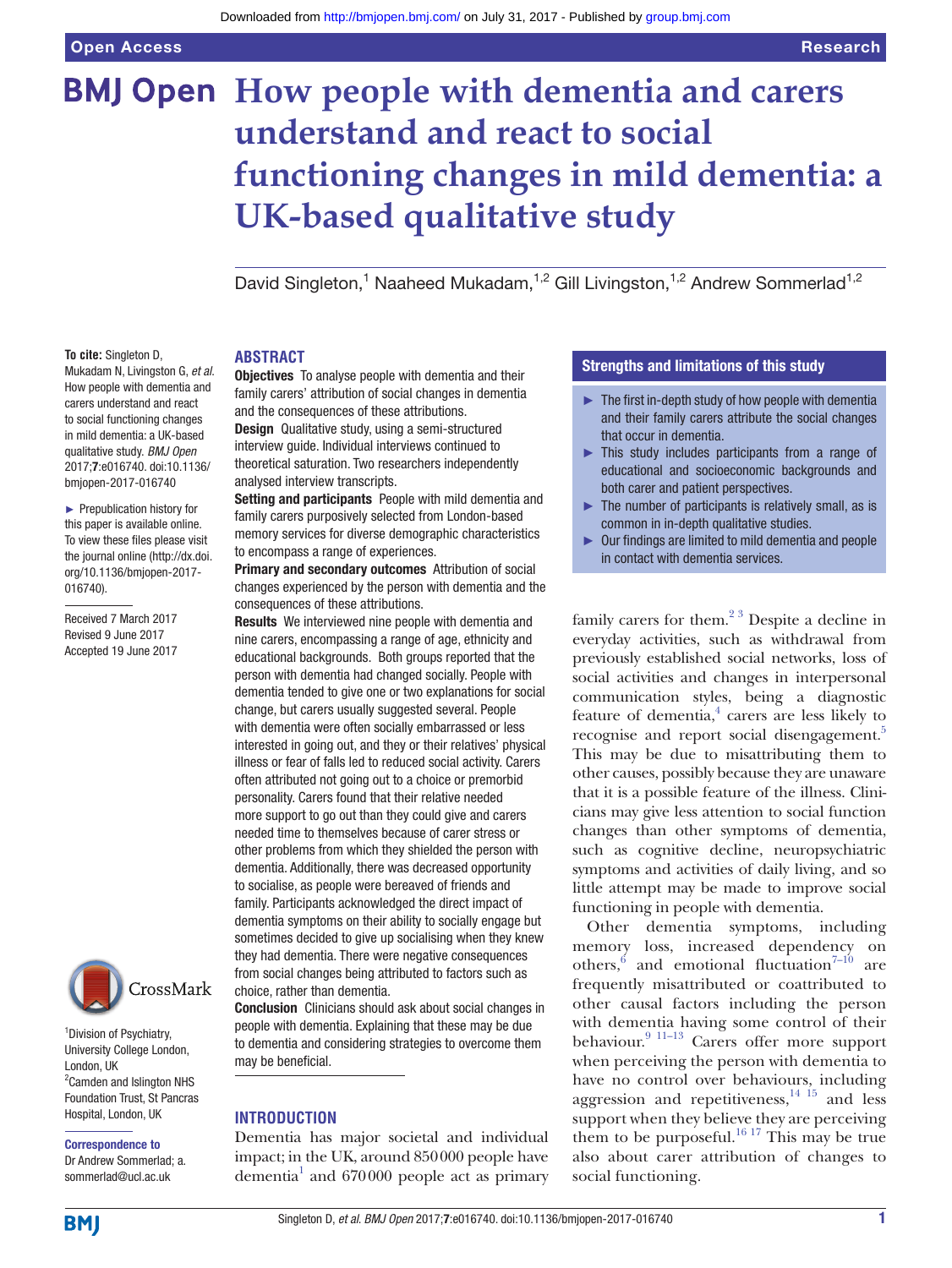More social contact has been associated with cognitive improvement in people with early cognitive changes<sup>18 19</sup> and better quality of life within dementia. $^{20}$  This suggests, despite social functional decline being characteristic of dementia, that there is a possibility that facilitating increased social contact in people with dementia may improve disease outcomes. Social functioning changes can be an early symptom of the condition, so timely recognition of such changes may facilitate earlier access to diagnosis and care.<sup>21</sup>  $\frac{22}{22}$  Dementia characteristics are often attributed to normal ageing or other physical, mental and chronic health conditions, $7-10$  leading to missed or delayed diagnoses.<sup>21</sup> Health problems<sup>23  $\tilde{24}$ </sup> or medication[9 25](#page-7-6) contributing to social decline may also be neglected, resulting in missed opportunity to manage treatable factors.

Qualitative research has explored how carers attribute neuropsychiatric symptoms in dementia,<sup>13</sup> but attribution of social changes by people with dementia and their family carers and how this affects subsequent care is unexplored. In this study, we aimed to identify (1) social changes that occur in dementia, (2) what people with dementia and carers separately attribute these changes to and (3) the consequences, for people with dementia and carers, of these attributions.

#### **Method**

#### **Design**

We conducted a qualitative study using semi-structured interviews to gather detailed information from people with dementia and their family carers, allowing thematic analysis.

#### **Settings**

The study recruited from Camden and Islington National Health Service (NHS) Foundation Trust, which is a UK NHS mental health provider in a socially diverse population covering inner and suburban London. We recruited participants from the 'Memory Services', where patients with suspected dementia are referred for assessment, treatment and ongoing support, including medication and individual and group psychological therapies. Eligible participants were identified by doctors, nurses and psychologists working in these services and were given written information about the study. A researcher contacted interested people at least 48hours later to provide more information and gain informed consent to participate. Ethical approval for this study was granted from Westminster NRES committee (reference: 15/  $LO/0105$ ).

#### **Participants**

We purposively sampled participants to attain diversity in ethnicity and socioeconomic status. We aimed to recruit and interview up to 25 participants or until we reached theoretical saturation.

#### Inclusion and exclusion criteria for people with dementia

- ► A clinical diagnosis of dementia of any subtype, with score of above 20 on the mini-mental state examination.<sup>[26](#page-7-14)</sup>
- ► English language skills adequate to participate in interviews.
- ► Capacity to give informed consent.
- ► We excluded people who had comorbid severe physical or mental illness that would prevent them from completing the interview.

#### Inclusion and exclusion criteria for carers

- Current, unpaid, main carer, aged over 18 years, who visits the person with dementia a minimum of twice per week.
- ► English language skills adequate to participate in interviews.
- ► Capacity to give informed consent.
- ► We excluded carers who had severe physical or mental illness or dementia.

#### **Data collection and procedure**

We developed a semi-structured interview guide from the literature on social and functional changes in dementia, covering underexplored specific areas. We used case vignettes describing typical social changes related to dementia to introduce the topic. The broad questions included the following:

- ► What parts of your social life are important to you?
- ► Which parts of your social life would you regret losing?
- ► What aspects are important to carers of people with dementia?
- ► What changes in social life have you noticed?
- ► When did this change happen?
- ► What do you think caused it?

All interviews took place in the homes of the participants and lasted between 30 and 70min. Each participant was interviewed on a single occasion, and patient and carer interviews were conducted separately. Interviews were conducted by two male researchers with no previous acquaintance with any participants: AS, a psychiatrist, and DS, a master's student with a background in psychology. We interviewed the person with dementia and carer separately. We also recorded demographic and clinical information about the participants.

#### **Analysis**

The interviews were audio recorded and transcribed, and we checked the transcriptions for accuracy, also removing any identifying information. Field notes were recorded by one researcher (AS) during the interviews. We then coded the interviews using the qualitative analysis software NVIVO V.9 (QSR International, 2010). Two researchers (AS and DS) separately analysed the transcripts and agreed on a developing coding frame, resolving disagreement with discussion with a third researcher (GL). We used thematic analysis, $27$  in which themes are developed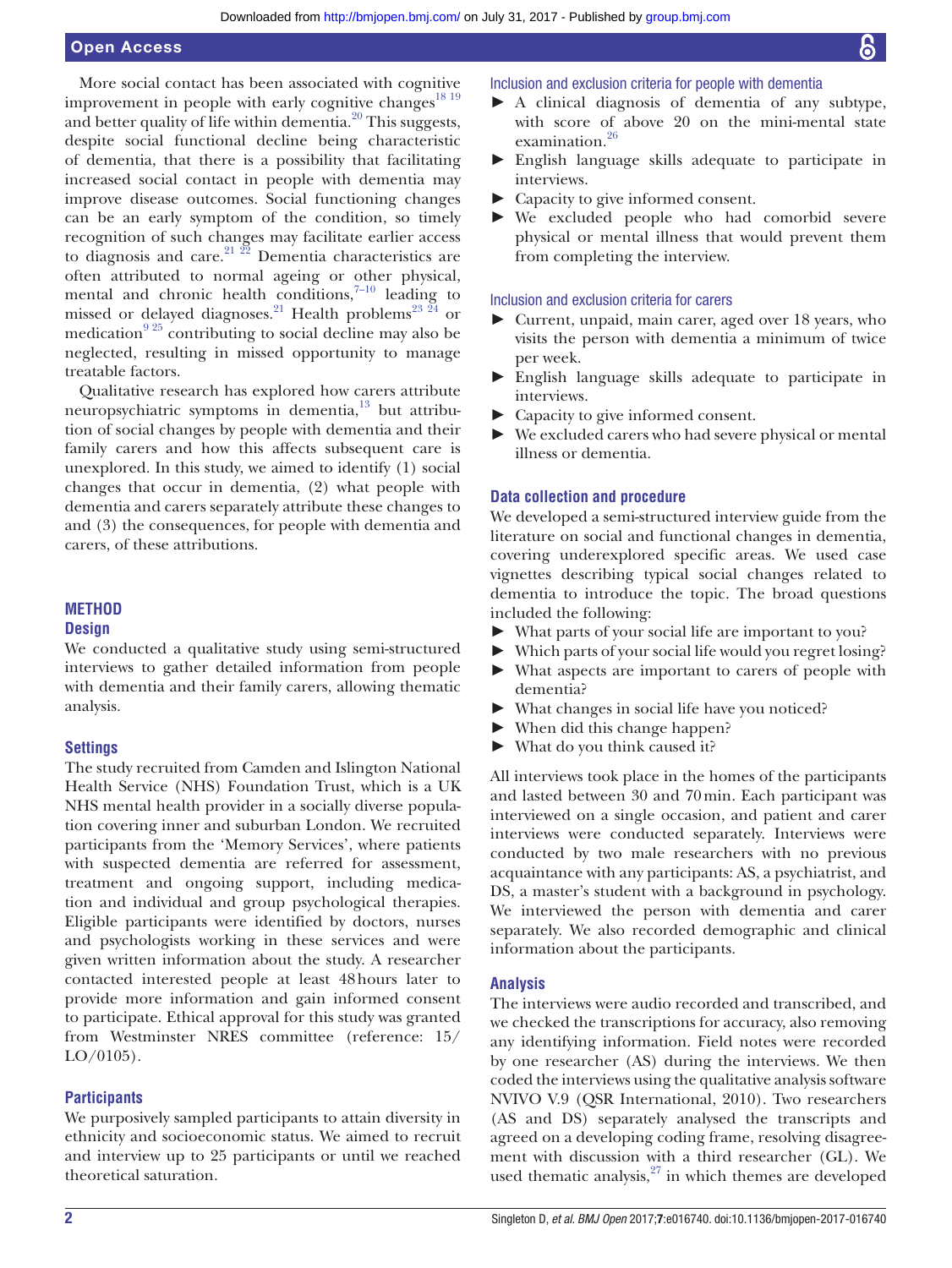<span id="page-2-0"></span>

| <b>Table 1</b><br>Demographic and clinical features of participants |                                                                                                        |                                              |                                  |  |
|---------------------------------------------------------------------|--------------------------------------------------------------------------------------------------------|----------------------------------------------|----------------------------------|--|
|                                                                     |                                                                                                        | <b>Person</b><br>with<br>dementia<br>$(n=9)$ | Carer<br>$(n=9)$                 |  |
|                                                                     |                                                                                                        | Mean (SD)                                    |                                  |  |
| Age (years)                                                         |                                                                                                        | 79 (8)                                       | 68 (11)                          |  |
|                                                                     |                                                                                                        | n (%)                                        |                                  |  |
| Sex                                                                 | Female                                                                                                 | 4 (44)                                       | 7(78)                            |  |
| Ethnicity                                                           | <b>White British</b><br><b>White Other</b><br>Asian<br>Afro-Caribbean                                  | 4(45)<br>4(44)<br>1(11)<br>0(0)              | 5(56)<br>2(22)<br>1(11)<br>1(11) |  |
| Marital status                                                      | Married<br>Single<br>Divorced/widowed                                                                  | 5(56)<br>2(22)<br>2(22)                      | 7 (78)<br>1(11)<br>1(11)         |  |
| Employment<br>status                                                | <b>Retired</b><br>Employed<br>Other                                                                    | 9(100)<br>0(0)<br>0(0)                       | 5(56)<br>3(33)<br>1(11)          |  |
| Level of<br>education                                               | O-level or less<br>A-levels<br>Higher education                                                        | 3(33)<br>2(22)<br>4 (44)                     | 2(22)<br>2(22)<br>5(55)          |  |
| Occupation                                                          | Managerial/professional<br>Technical/clerical service<br>Craft/skilled manual<br>Elementary occupation | 5(56)<br>3(33)<br>0(0)<br>1(11)              | 5(56)<br>3(33)<br>1(11)<br>0(0)  |  |
| Diagnosis                                                           | Alzheimer's<br>Mixed dementia<br>Other                                                                 | 6 (67)<br>2(22)<br>1(11)                     |                                  |  |
| <b>Time since</b><br>diagnosis                                      | $<$ 6 months<br>6-12 months<br>$>12$ months                                                            | 6(67)<br>2(22)<br>1(11)                      |                                  |  |
| Relationship<br>carer                                               | Spouse/partner<br>Parent/child<br>Other (friend)                                                       | 5(56)<br>1(11)<br>3(33)                      |                                  |  |

<span id="page-2-1"></span>Table 2 The five core themes of attributions toward changes in social activity

Open Access

| Overarching<br>themes   |                                     | <b>Specific subthemes</b>                                                              |
|-------------------------|-------------------------------------|----------------------------------------------------------------------------------------|
| Carer factors           | <b>Carer beliefs</b>                | Difficulty finding time<br>Not wanting to<br>burden patient with<br>their own concerns |
|                         | <b>Patient beliefs</b>              | <b>Belief that carer</b><br>would worry about<br>their ability to be<br>independent    |
| Patient factors         | Carer beliefs                       | That patient makes<br>excuses for avoiding<br>social situations                        |
|                         | Patient beliefs                     | Embarrassment at<br>social faux-pas                                                    |
|                         |                                     | Inability to keep track<br>of conversations with<br>other                              |
| <b>External factors</b> | Carer and patient<br><b>beliefs</b> | <b>Reduced social</b><br>network due to<br>bereavement or<br>isolation                 |
| Physical health         | Carer and patient<br>beliefs        | Age-related frailty<br>or specific physical<br>illness                                 |
| Dementia                | <b>Carer beliefs</b>                | Dementia diagnosis<br>allowed access to<br>support services                            |
|                         | <b>Patient beliefs</b>              | Insight into condition<br>increased acceptance<br>of social limitations                |
|                         |                                     | Inhibited by stigma of<br>dementia                                                     |

based on those arising from the data and others from theory and previous research findings. Recruitment, data collection and analysis took place concurrently, and we judged that theoretical saturation had been reached when no further attributional themes arose. We did not show transcripts back to participants and have not sought feedback from participants on study findings.

#### **Results**

The 18 recruited participants (nine people with dementia and nine carers) represented a range of demographic and clinical characteristics [\(table](#page-2-0) 1). No eligible participants refused to take part. The mean age of the people with dementia was 79 (SD 8) years, and they were predominantly white British or from other white ethnic groups. The majority were currently or previously had been married, all were retired and they had a variety of educational backgrounds. Two-thirds had Alzheimer's disease and had received their diagnosis within

the previous 6months. Most of the nine carers were the spouse or close friend of a person with dementia. They were younger than the people with dementia (mean 68 (SD 11) years), and some continued to be in employment.

The analysis revealed several changes in social activity that were recognised by people with dementia or carers. These included the broad areas of giving up on previously enjoyed hobbies or activities; no longer independently arranging social events; struggling with social communication at social events, such as losing track of conversations, or not initiating conversation; and irritability at friends or family. When carers or people with dementia identified recent social changes, we sought their attribution of this change. Our analysis of participants' explanation of these social changes revealed five overarching attribution themes: carer factors, choices of the person with dementia, external factors, physical health and dementia [\(table](#page-2-1) 2).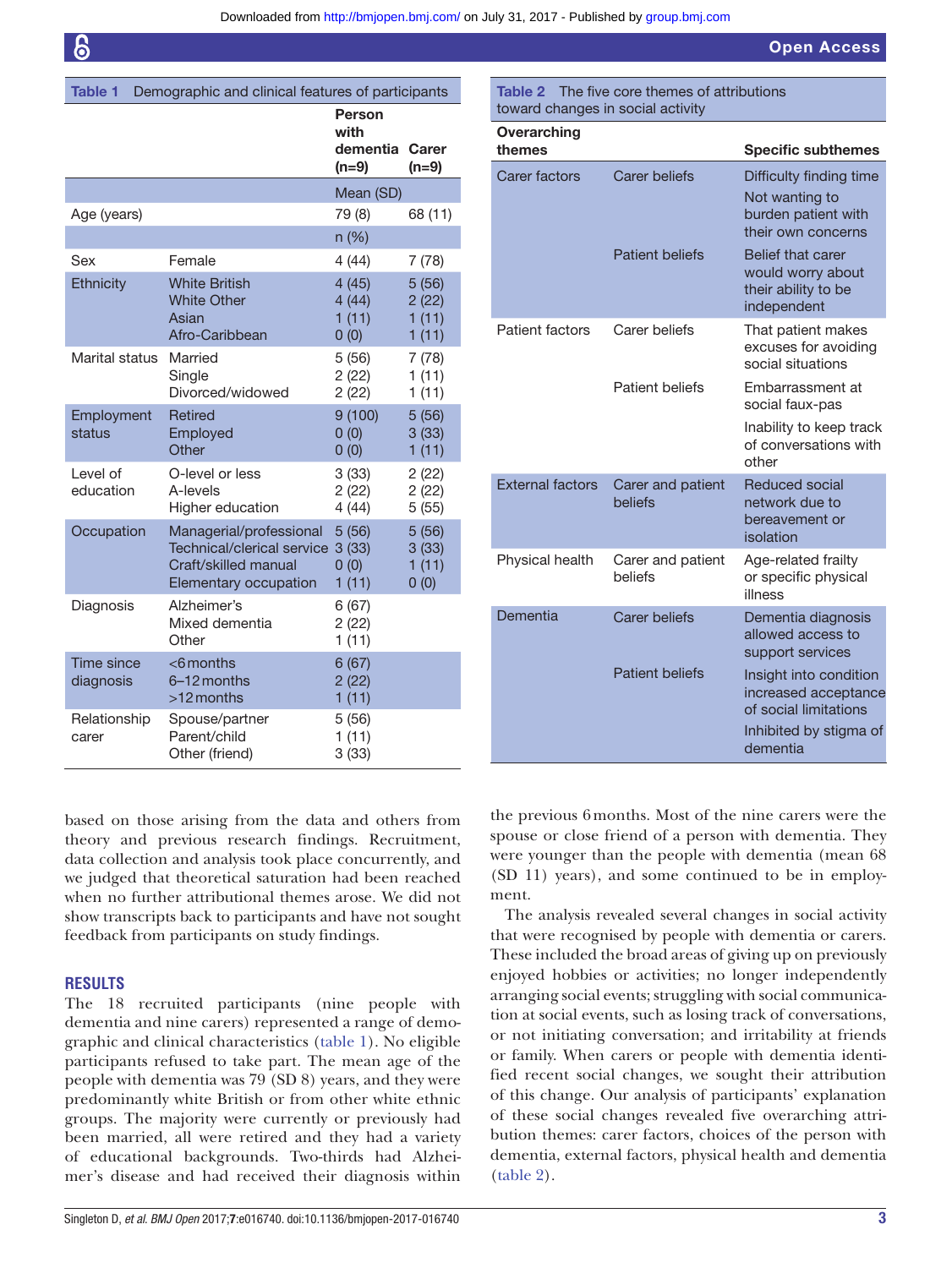## Open Access

#### **Carer factors**

Carer factors included carers acknowledging their own difficulty in supporting the person with dementia in engaging and maintaining engagement in social activities. People with dementia also expressed their concerns that their illness burdens their family members with stress and obligations.

Carers told us that more time and commitment are required to support someone with dementia in preparing for social activities, such as leaving the house to visit people or going to the cinema. This, they said, made it more difficult to provide support to their relative to stay socially active. One carer, a friend of a person with dementia who lives alone, stated that this led to them giving up on their attempts to encourage their friend to be socially active.

Attribution: "Now we have to come here, make sure she's got her keys, make sure she's got her gloves, make sure she's got everything, make sure that she has got her phone … and then you have to deliver her back so it gets to the point, and this is a social thing, it gets to the point when sometimes you think—I just don't have the energy for that."

Consequence: "So you don't invite her to things, so that's how it affects her social life."

(C9A—a woman in her 70s, friend of a person with dementia)

A person with dementia, who was aware of his frailty and vulnerability, told us that, because he has fallen when out on his own before, he feels he cannot go out alone because his family would worry about his safety. This worry led to him isolating himself more, being more reluctant to go out alone.

Attribution: "Because I wouldn't go alone … I think (carer name) wouldn't approve … I think she worries … that I faint or that I would stumble … and I fell a couple of times. She would think I need help."

Consequence: "I am less likely to go now. I wouldn't go alone."

P5—a 92-year-old white man with Alzheimer's disease

Some carers told us about how their own concern for the person with dementia would act as a barrier to disclosing personal information, therefore affecting their previously close personal relationships. One carer told us that she did not want to engage in conversation about her personal life because she felt that her mother may now be unable to cope with distressing information.

Attribution: "You know, I've had my relationship break down … and I didn't feel like I could speak to mum about it because I didn't want her to get upset."

Consequence: "So I stopped talking to her about things … I don't talk to her about anything at all."

C3—a 43-year-old white British woman, daughter of a person with dementia

#### **Choices of the person with dementia**

The patient or carer sometimes attributed the reduced social engagement to an active choice of the person with dementia—carers often attributed social change to the person with dementia's premorbid personality characteristics and people with dementia described embarrassment which inhibited their social relationships.

Carers frequently stated that the person with dementia just did not want to interact with others and would find reasons to justify this. Some carers described these as 'excuses' which led to the person with dementia becoming more socially isolated and less socially stimulated with others.

Attribution: "I think sometimes it's easier for him to switch off if he couldn't hear he didn't have to engage … I think it's deliberate. I think sometimes it's easier not to hear the conversation or to pretend you don't hear the conversation."

Consequence: "He removes himself now. He more and more didn't want to see them or made excuses not to see them … so you don't have to engage in it when you are tired I think."

C6—a 56-year-old Afro-Caribbean woman, wife of person with dementia

One patient told us that distress caused by their symptoms, which they attributed to stress, affected their ability to socially engage with friends or family as they had previously done. They stated that they would actively find alternative explanations for dementia-related behaviour when with friends, rather than acknowledging these difficulties openly.

Attribution: "And I, as I say, I put it all down to stress, which I believed, I wasn't hiding anything. I thought it was stress and my doctor did as well. But we went and had the scans and I got the diagnosis."

Consequence: "I covered things up… I'd make excuses if I had said something for the third time."

P7—a 66-year-old white British woman with Alzheimer's disease

Embarrassment at declining memory and cognitive function was frequently a cause for participants avoiding social situations. One woman with dementia told us that her concerns over how people would perceive her directly affected whether she chose to see friends. This concern led to her becoming more withdrawn.

Attribution: "I don't know what happened to me. I just took it to heart, I think. And I thought everybody will be looking at me different. Everybody will be taking pity on me. And all that. And I wasn't very confident myself at all before that, but I was getting by, you know?"

Consequence: "Well I stopped going altogether … I stopped going to see my friend. We used to go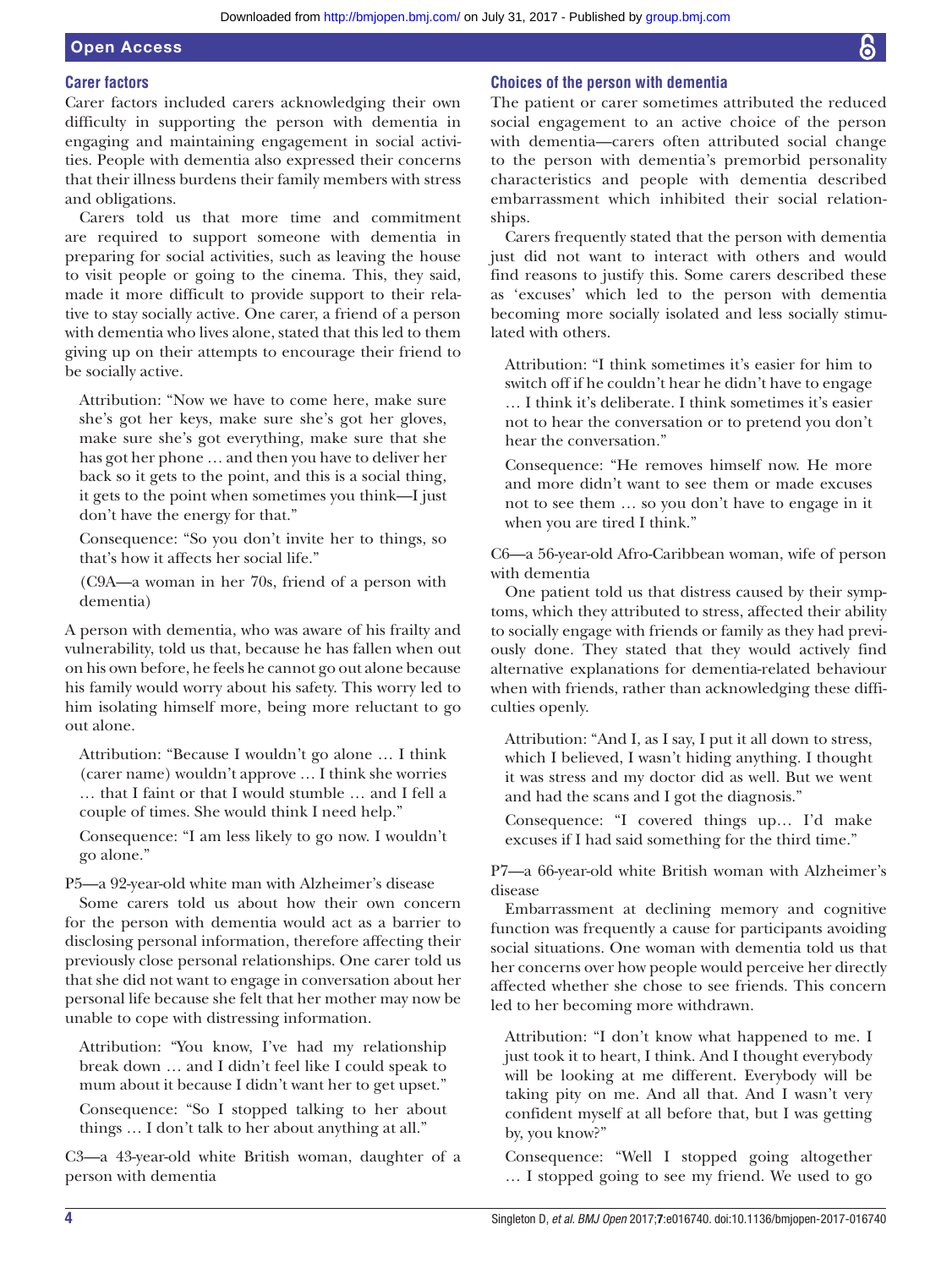Б

to bingo and everything together … I would make excuses not to see them."

P3—a 75-year-old white Irish woman with Alzheimer's disease

One person with dementia reported that they were unable to retain as much information and needed to make notes to keep track of information. They did not directly attribute this change to dementia, and it led them to withdraw from their volunteer work as they felt incapable of performing at their previous level, thereby stopping a previously important social activity.

Attribution:

"But I found that I was needing to write down, and I was beginning to need to write down, more and more and more … Yes. I was finding it difficult to retain all the information … Yes, because of this need to write everything down because I couldn't retain a long conversation."

Consequence:

"And so, I just decided I had to stop being a volunteer … because I wasn't doing it as well as I used to."

P7—a 66-year-old white British woman with Alzheimer's disease

#### **External factors**

Participants frequently attributed social change to factors which were beyond the control of either patient or carer. This was usually related to reduced number of family and friends available with whom to interact, including bereavement.

Attribution:

"As I say, being old, a lot of them, they've all gone. They've passed on."

Consequence:

"He is more quiet. I've noticed him, not wanting to go out so much anymore."

C4—a 73-year-old white British woman, wife of person with dementia

Attribution:

"Well all his friends have died, for one thing, and that has nothing to do with his Alzheimer's."

Consequence:

"It's made a big difference for him. I think a lot of his social life revolved around (wife), and she's died now, so he is less social now."

C5—a 76-year-old white British woman, sister-in-law to person with dementia

One participant, originally from USA, commented that their social network has become increasingly dispersed across different countries.

Attribution:

"Mainly because most of my friends are living in other parts of the world."

Consequence:

"I am not as social as I used to be."

P9—a 77-year-old white American woman with Alzheimer's disease

#### **Physical health**

Decline in physical health was frequently identified by both people with dementia and carers as a cause for difficulties in maintaining social engagement. While some carers had perceived that their relative had used their physical health problems as an 'excuse' to avoid social activities, more often, this was described as an understandable barrier to social activity, and we found agreement within dyads about this as a cause of restricted activity.

Attribution:

"Because of my arthritis and mobility problems. That is because simply of my mobility problems."

Consequence:

"I have to skip it. I don't do it as much, I am restricted."

P1—a 85-year-old south Asian man with Alzheimer's disease

Attribution:

"Because of his physical problems."

Consequence:

"He can't go out. We are not taking as many trips as we used to, so that sort of thing restricts his activities and his interests."

C1—a 73-year-old Indian woman, wife of person with dementia

Attribution:

"He will be 80 this year, he's got Parkinson's, he can't walk properly. If he was a younger man it would be different."

Consequence:

"He hasn't got the energy to do it. He doesn't feel he wants to do it anymore."

C6—a 56-year-old Afro-Caribbean woman, wife of person with dementia

#### **Dementia**

The attribution of social difficulties to dementia had diverse effects on the person with dementia's ability to stay socially active. For some of the patients, the diagnosis itself was distressing and associated with stigma, but for carers, the process of receiving the diagnosis was cathartic and dementia could explain previously confusing behaviour.

One participant described their devastation at being told, in their early 70s, that they had dementia and the negative consequences of this knowledge.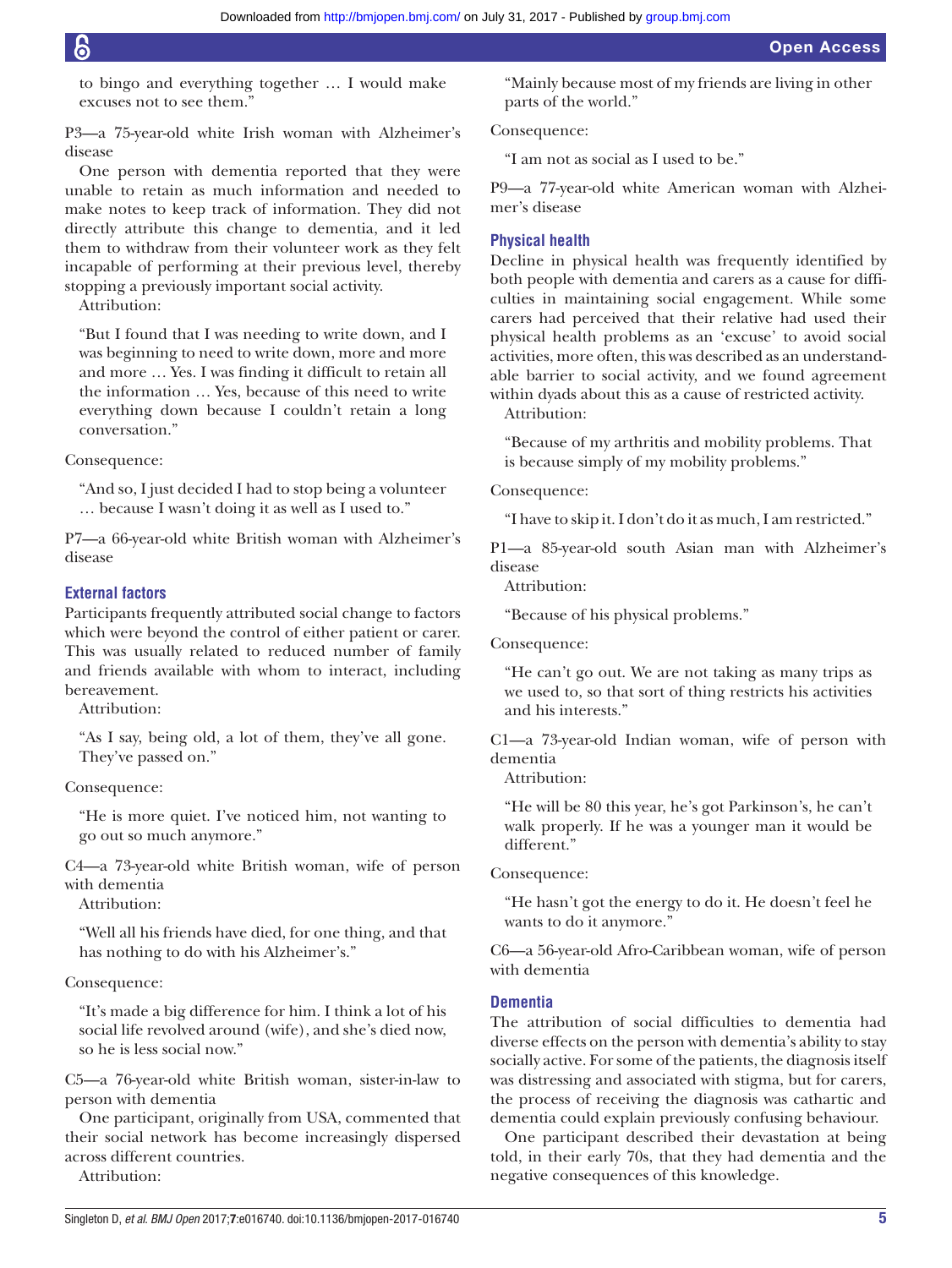## Open Access Attribution:

"I think it's Alzheimer's. When I was diagnosed, everything went downhill. I just took it to heart."

#### Consequence:

"Once I was diagnosed, I gave it all up."

P3—a 75-year-old white Irish woman with Alzheimer's disease

However, this participant's daughter reported that later acceptance of the diagnosis, assisted by psychological therapy, which was provided by the local NHS dementia service, had led to positive consequences.

Consequence:

"She has now accepted the diagnosis too, and has started to talk to people again. We talk about everything now, and are opening up a lot more."

C3—a 43-year-old white British woman, daughter to a person with dementia

Receiving a diagnosis of dementia also provided some participants with access to group sessions of cognitive stimulation therapy, which included reminiscence. Carers noted that these sessions improved the confidence of their relative.

Consequence:

"They were talking about older times and everything, he seemed to enjoy it … when they started talking about older times, they could open up."

C4—a 73-year-old white British woman, wife of person with dementia

The friend of a person with dementia noted that their recognition of the social consequences of dementia from observing their own mother's experience of the condition had led to the positive consequence of both the patient and them making efforts to maintain social interaction.

Attribution:

"Her mother had dementia too, so we discovered through her that you lose the ability to entertain yourself."

#### Consequence:

"And so (name) actually wants to have more people around her so that she doesn't lose the social aspect … a greater desire to be around people."

C9B—a 73-year-old white man, carer of and friend to the person with dementia

One person with dementia told us of dementia causing difficulty in recalling details of television programmes, which would previously be a topic of conversation with friends and family. He identified that this made it more difficult to sustain conversation and that he would be unable to discuss topics of interest.

Attribution:

"I couldn't keep up with it … I can't even remember some of, who followed whom, and which emperor became something else."

Consequence:

"It makes my conversation with other people gets less and less. You know, because I can't talk about things with them ... if I saw somebody knew, I don't think that I'd be able to discuss it with them or what."

P5—a 92-year-old white man with Alzheimer's disease

#### **Discussion**

Our study provides insight into how people with dementia and carers attribute the changes in social functioning that have occurred in people with dementia, along with the accompanying consequences or actions related to these attributions. In this first study exploring this area, we report that patients and carers frequently explain social function changes, which are at least partly a consequence of dementia, to many factors but often not to dementia itself. When dementia is not a recognised factor in these changes, negative consequences, such as impaired relationships and reduced social activity, are more likely to ensue. People with dementia and carers who attribute social changes to dementia frequently describe more acceptance and making adjustments that maximised their social function.

We found that patients and carers identified several reasons as to why they believed the social changes in the person with dementia had occurred. Some of these factors have previously been reported to be related to cognitive or neuropsychiatric symptoms, including choices of the patient, $^{9 \; \rm{I}2 \; \rm{I}3}$  physical health, $^{5 \; \rm{24 \; 28 \! \sim \! 30}}$  normal ageing $^{8 \; \rm{10 \; \rm{31 \; \rm{32}}}}$ and internal factors of the carers.<sup>[33 34](#page-7-17)</sup> Although our results show similarity with previous literature in terms of the range of attributions reported, our study is the first to find that these are made to explain social changes.

We found that many of our participants attributed social changes to dementia itself, which shows similarity with previous literature. $35$  Consistent with previous findings, our study found some evidence that positive actions followed when dementia was identified as a factor in social changes, including earlier access to support, and actively seeking out company for socialising. Our results therefore support the self-regulation theory, $36$  which proposes that coping becomes easier and more successful when the illness is identified. We also report that when social changes were attributed to dementia, there was a more positive patient–carer relationship, which contrasts with a study from 20 years ago.<sup>[37](#page-7-20)</sup> Our differing results could be explained by there being a greater understanding of dementia now, with improved education and awareness of the effects of dementia.[38](#page-7-21) Furthermore, there is better postdiagnostic support, and for example, we found that carers believed that attendance at cognitive stimulation therapy groups $39$  aided confidence and social engagement.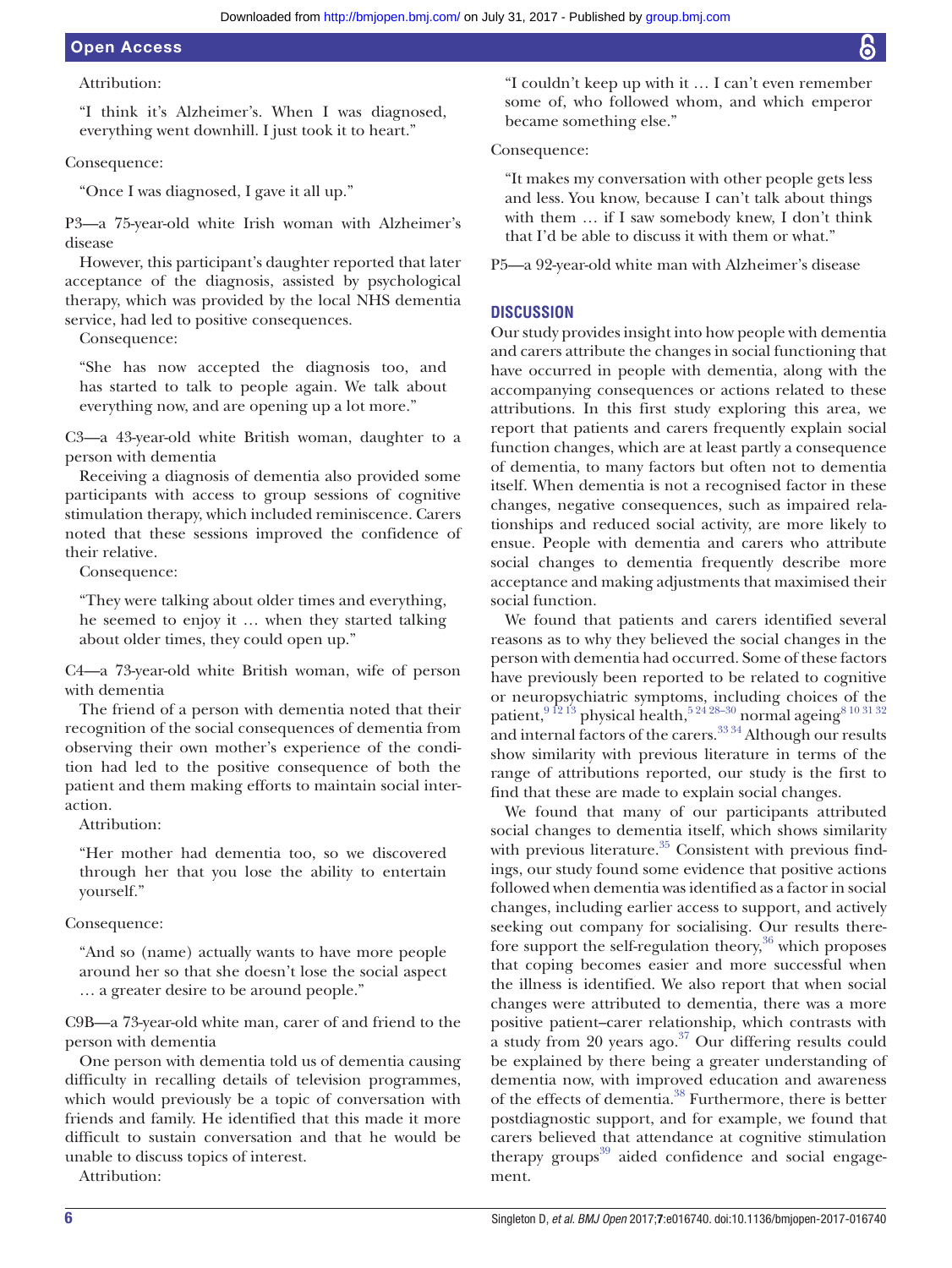We found that carers offered more explanations for social changes than the people with dementia did, which may be due to dementia impairing abstract thinking.<sup>[9](#page-7-6)</sup> Carers may also offer more alternative explanations because they may be struggling to accept the diagnosis, perhaps due to stigma,<sup>[6](#page-7-4)</sup> and so seek other explanations. Alternative explanations may not be attributional errors $^{40}$  $^{40}$  $^{40}$ ; it may be more useful to look at these with a more multifactorial approach in order to better understand changes in dementia, such as assessing whether a person has become socially withdrawn because of physical illness, pain and depression. This is a more appropriate and consistent way and follows the person-centred approach advocated for the care of elderly people by the  $WHO<sup>41</sup>$ and UK Government.<sup>42</sup> Our research does, however, highlight the importance in recognising dementia itself to be a co-factor in these changes as, when it is, more positive actions follow.

#### **Strengths and limitations**

This is the first study providing insight into the attributions carers and patients make of social changes in people with dementia. Additionally, it is the first study exploring the links between these attributions and subsequent actions. We used appropriate methodology and analytic approach for qualitative research $43$  and interviewed a diverse range of educational, ethnic and socioeconomic backgrounds, as well recruiting spousal dyads and parents and children.

Although the number of participants is relatively low, this is acceptable for qualitative research that aims to gain a detailed understanding of a concept from a group sharing similar properties. While participants continued to describe a range of previously enjoyed social activities, our latter interviews did not yield new or different attributions for reduced engagement in them, indicating we had reached theoretical saturation regarding our primary objective, in our study sample. Our conclusions are limited to carers and people with mild dementia, but people with moderate or severe dementia may be less able to think abstractly and give complex views,  $44$ which was crucial for our study. Furthermore, our results may be specific to those based in urban settings and people whose dementia has been diagnosed recently by a memory service. Participants may have been reluctant to talk openly about sensitive topics, such as personal relationships. However, we do not feel this interviewer influence occurred in our study, as patients did talk openly about sensitive topics.

#### **Clinical implications and further research**

The results of this study inform dementia care in several ways. As our research found positive consequences when patients and their carers knew more about the social changes that could be expected in dementia, it suggests that more education for patients and carers would be beneficial. As is usual practice for the assessment of neuropsychiatric or cognitive symptoms, clinicians would need

to actively enquire about social function changes and possible contributors other than dementia, for example, pain, depression and premorbid personality; provide information about dementia-related changes; and suggest strategies such as modifications to carer behaviour and social interventions, for example, day centres or support groups. This approach fits with the 'biopsychosocial model'[45](#page-7-28) used in older adults' medicine and psychiatry, in which holistic care is provided by attending to physical, psychological and social needs. As people with dementia frequently lack insight into their condition and the cognitive and behavioural symptoms impair their ability to manage or change their own behaviour, the input of carers or healthcare professionals is frequently required to make lasting and meaningful improvements to the social function of a person with dementia (the 'enriched environment' advocated by Kitwood $^{46}$ ).

Participants in our study reported beneficial consequences from cognitive stimulation therapy groups, including increased social engagement and reduced isolation. $47$  Our study showed that patients found these groups beneficial for their social activity, so they could act as a gateway to accessing or creating more frequent and long-lasting social groups and thus improve their quality of life and the social consequences of cognitive stimulation therapy should be studied in future research. Additionally, there may be a role for new interventions specifically targeting improved social function to improve quality of life and to study how this links with other clinical outcomes. There is consistent evidence that social activity delays cognitive decline in normal ageing older people, $48-50$  and there is evidence that it may prevent progression from mild cognitive impairment to dementia $51$ ; so it is conceivable that social activity in dementia may reduce cognitive decline by maintaining cognitive reserves and may help non-cognitive symptoms of dementia.

#### **Conclusions**

Social changes in dementia are less recognised as a symptom of dementia by both carers and people with dementia. When dementia is not acknowledged as a factor behind the social changes, more negative consequences including social isolation can occur. When dementia is recognised as a factor, more positive actions follow, including positive family relationships. While dementia is rarely the sole cause of social changes, we conclude that clinicians should be alert for the effect of dementia on social decline and encourage understanding in people with dementia and carers.

Twitter @atsommerlad

Acknowledgements We would like to thank the people with dementia and their family carers for their involvement in the study and to staff at Camden and Islington NHS Foundation Trust who helped with recruitment of study participants.

Contributors DS,GL and AS conceived and designed the study. GL and AS obtained ethical approval for the conduct of the study. DS and AS conducted interviews and performed analysis. All authors contributed substantially to drafting the article and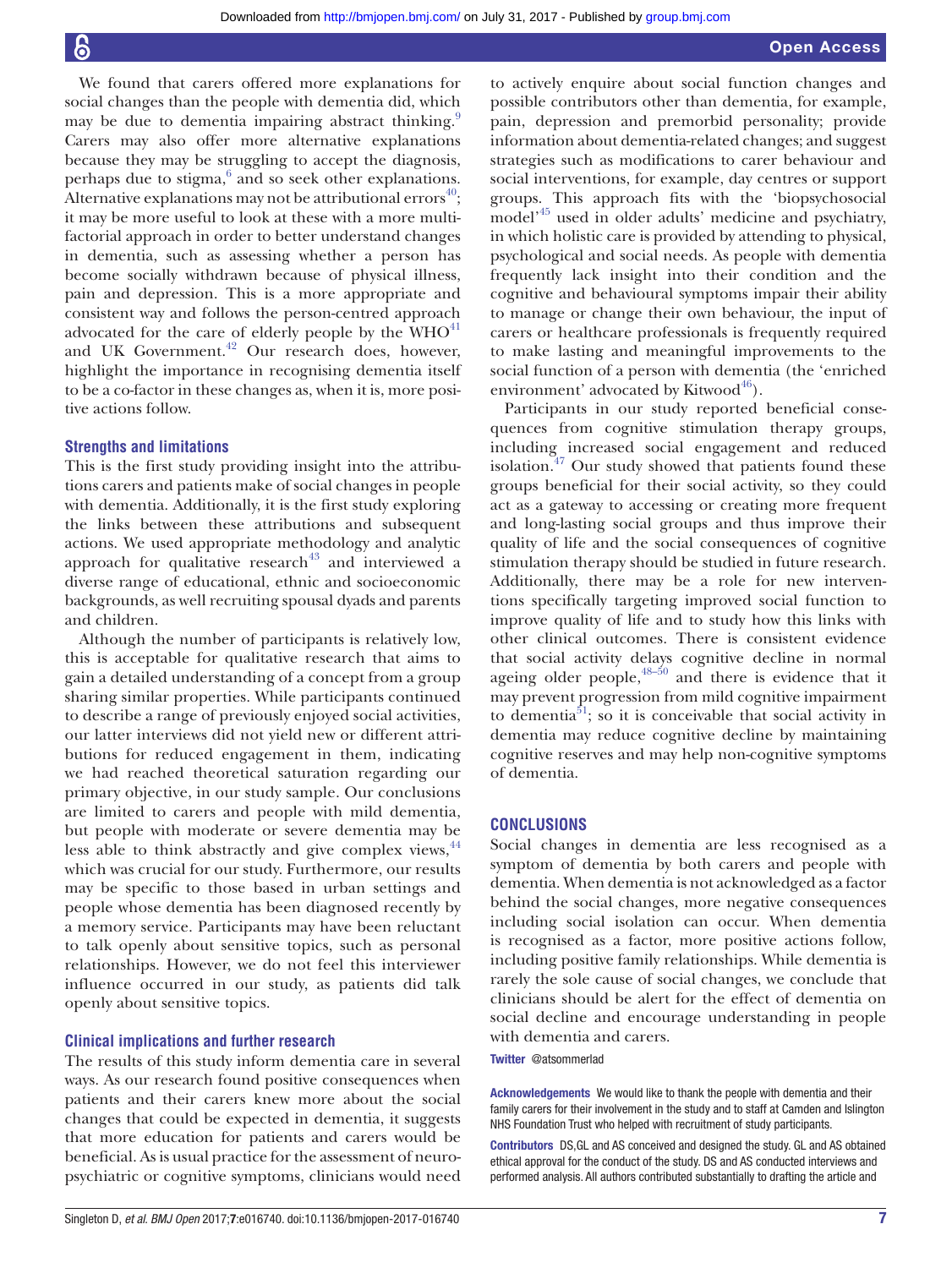#### Open Access

revising it critically for intellectual content and gave final approval to the submitted manuscript

Funding This research received no specific grant from any funding agency in the public, commercial or non-profit searches.

Competing interests All authors have completed the ICMJE uniform disclosure form at www.icmje.org/coi\_disclosure.pdf and have nothing to declare.

Patient consent All participants gave written informed consent to take part in the study

Ethics approval Ethical approval for this study was granted from Westminster NRES committee (reference: 15/LO/0105).

Provenance and peer review Not commissioned; externally peer reviewed.

Data sharing statement No additional data are available.

Open Access This is an Open Access article distributed in accordance with the Creative Commons Attribution Non Commercial (CC BY-NC 4.0) license, which permits others to distribute, remix, adapt, build upon this work non-commercially, and license their derivative works on different terms, provided the original work is properly cited and the use is non-commercial. See: [http://creativecommons.org/](http://creativecommons.org/licenses/by-nc/4.0/) [licenses/by-nc/4.0/](http://creativecommons.org/licenses/by-nc/4.0/)

© Article author(s) (or their employer(s) unless otherwise stated in the text of the article) 2017. All rights reserved. No commercial use is permitted unless otherwise expressly granted.

#### **References**

- <span id="page-7-0"></span>1. Prince M, Knapp M, Guerchet M, *et al*. Dementia UK: update. *Alzheimer's Society* 2014.
- <span id="page-7-1"></span>2. Lakey L, Chandaria K, Quince C, *et al*. *Dementia 2012: A national challenge*. London: Alzheimer's Society, 2012:68–73.
- 3. Knapp MBN, Dixon J, Damant J, *et al*. *Independent assessment of improvements in dementia care and support since 2009*. London: Policy Innovation Research Unit and NIHR School for Social Care Research. London School of Economics; London School of Hygiene and Tropical Medicine, 2014.
- <span id="page-7-2"></span>4. Organization WH. The ICD-10 classification of mental and behavioural disorders: diagnostic criteria for research. 993.
- <span id="page-7-3"></span>5. Roger KS. Understanding social changes in the experience of dementia. *Alzheimer's Care Today* 2006;7:185–93.
- <span id="page-7-4"></span>6. Green SK. Senility versus wisdom: the meaning of old age as a cause for behavior. *[Basic Appl Soc Psych](http://dx.doi.org/10.1207/s15324834basp0502_2)* 1984;5:105–10.
- <span id="page-7-5"></span>7. Pollitt PA. Dementia in old age: an anthropological perspective. *[Psychol Med](http://dx.doi.org/10.1017/S0033291700035388)* 1996;26:1061–74.
- <span id="page-7-16"></span>Whitehouse R, Chamberlain P, Tunna K. Dementia in people with learning disability: a preliminary study into care staff knowledge and attributions. *[Br J Learn Disabil](http://dx.doi.org/10.1046/j.1468-3156.2000.00057.x)* 2000;28:148–53.
- <span id="page-7-6"></span>9. Paton J, Johnston K, Katona C, *et al*. What causes problems in Alzheimer's disease: attributions by caregivers. A qualitative study. *[Int J Geriatr Psychiatry](http://dx.doi.org/10.1002/gps.1118)* 2004;19:527–32.
- 10. Clare L, Goater T, Woods B. Illness representations in early-stage dementia: a preliminary investigation. *[Int J Geriatr Psychiatry](http://dx.doi.org/10.1002/gps.1558)* 2006;21:761–7.
- 11. Weiner B. A cognitive (attribution)-emotion-action model of motivated behavior: an analysis of judgments of help-giving. *[J Pers Soc](http://dx.doi.org/10.1037/0022-3514.39.2.186)  [Psychol](http://dx.doi.org/10.1037/0022-3514.39.2.186)* 1980;39:186–200.
- 12. Martin-Cook K, Remakel-Davis B, Svetlik D, *et al*. Caregiver attribution and resentment in dementia care. *[Am J Alzheimers Dis](http://dx.doi.org/10.1177/153331750301800606)  [Other Demen](http://dx.doi.org/10.1177/153331750301800606)* 2003;18:366–74.
- <span id="page-7-13"></span>13. Hinton L, Chambers D, Velásquez A. Making sense of behavioral disturbances in persons with dementia: Latino family caregiver attributions of neuropsychiatric inventory domains. *[Alzheimer Dis](http://dx.doi.org/10.1097/WAD.0b013e3181a6bc21)  [Assoc Disord](http://dx.doi.org/10.1097/WAD.0b013e3181a6bc21)* 2009;23:401.
- <span id="page-7-7"></span>14. Emerson E, Hastings R, Values MP. Attitudes and service ideology. *Severe learning disabilities and challenging behaviours*. Springer, 1994:p. 209–31.
- 15. Hastings RP, Tombs AK, Monzani LC, *et al*. Determinants of negative emotional reactions and causal beliefs about self-injurious behaviour: an experimental study. *[J Intellect Disabil Res](http://dx.doi.org/10.1046/j.1365-2788.2003.t01-1-00456.x)* 2003;47:59–67.
- <span id="page-7-8"></span>16. Tarrier N, Barrowclough C, Ward J, *et al*. Expressed emotion and attributions in the carers of patients with Alzheimer's disease: the effect on carer burden. *[J Abnorm Psychol](http://dx.doi.org/10.1037/0021-843X.111.2.340)* 2002;111:340–9.
- 17. Wearden AJ, Tarrier N, Barrowclough C, *et al*. A review of expressed emotion research in health care. *[Clin Psychol Rev](http://dx.doi.org/10.1016/S0272-7358(99)00008-2)* 2000;20:633–66.
- <span id="page-7-9"></span>18. Marioni RE, Valenzuela MJ, van den Hout A, *et al*. Active cognitive lifestyle is associated with positive cognitive health transitions

and compression of morbidity from age sixty-five. *[PLoS One](http://dx.doi.org/10.1371/journal.pone.0050940)* 2012;7:e50940.

- 19. Marioni RE, van den Hout A, Valenzuela MJ, *et al*. Active cognitive lifestyle associates with cognitive recovery and a reduced risk of cognitive decline. *[J Alzheimers Dis](http://dx.doi.org/10.3233/JAD-2011-110377)* 2012;28:223–30.
- <span id="page-7-10"></span>20. Livingston G, Cooper C, Woods J, *et al*. Successful ageing in adversity: the LASER-AD longitudinal study. *[J Neurol Neurosurg](http://dx.doi.org/10.1136/jnnp.2007.126706)  [Psychiatry](http://dx.doi.org/10.1136/jnnp.2007.126706)* 2008;79:641–5.
- <span id="page-7-11"></span>21. Newens AJ, Forster DP, Kay DW. Referral patterns and diagnosis in presenile Alzheimer's disease: implications for general practice. *Br J Gen Pract* 1994;44:405–7.
- 22. Hurt CS, Burns A, Brown RG, *et al*. Why don't older adults with subjective memory complaints seek help? *[Int J Geriatr Psychiatry](http://dx.doi.org/10.1002/gps.2731)* 2012;27:394–400.
- <span id="page-7-12"></span>23. Levkoff S, Wetle T. Clinical decision making in the care of the aged. *[J](http://dx.doi.org/10.1177/089826438900100106)  [Aging Health](http://dx.doi.org/10.1177/089826438900100106)* 1989;1:83–101.
- 24. Ortiz F, Fitten LJ, Cummings JL, *et al*. Neuropsychiatric and behavioral symptoms in a community sample of Hispanics with Alzheimer's disease. *[Am J Alzheimers Dis Other Demen](http://dx.doi.org/10.1177/1533317506289350)* 2006;21:263–73.
- 25. Hinton L, Franz CE, Yeo G, *et al*. Conceptions of dementia in a multiethnic sample of family caregivers. *[J Am Geriatr Soc](http://dx.doi.org/10.1111/j.1532-5415.2005.53409.x)* 2005;53:1405–10.
- <span id="page-7-14"></span>26. Folstein MF, Folstein SE, McHugh PR. 'Mini-mental state': a practical method for grading the cognitive state of patients for the clinician. *J Psychiatr Res* 1975;12:189–98.
- <span id="page-7-15"></span>27. Braun V, Clarke V. Using thematic analysis in psychology. *[Qual Res](http://dx.doi.org/10.1191/1478088706qp063oa)  [Psychol](http://dx.doi.org/10.1191/1478088706qp063oa)* 2006;3:77–101.
- 28. Hinton L, Franz CE, Reddy G, *et al*. Practice constraints, behavioral problems, and dementia care: primary care physicians' perspectives. *[J Gen Intern Med](http://dx.doi.org/10.1007/s11606-007-0317-y)* 2007;22:1487–92.
- 29. Boise L, Neal MB, Kaye J. Dementia assessment in primary care: results from a study in three managed care systems. *[J Gerontol A](http://dx.doi.org/10.1093/gerona/59.6.M621)  [Biol Sci Med Sci](http://dx.doi.org/10.1093/gerona/59.6.M621)* 2004;59:M621–M626.
- 30. Ganguli M, Rodriguez E, Mulsant B, *et al*. Detection and management of cognitive impairment in primary care: the Steel Valley Seniors Survey. *[J Am Geriatr Soc](http://dx.doi.org/10.1111/j.1532-5415.2004.52459.x)* 2004;52:1668–75.
- 31. Helmes E, McKirdy T, Caltabiano M. Help-seeking for dementia among older adults: an application of the self-regulatory model. *Australasian J on Ageing* 2010:29–16.
- 32. Boise L, Camicioli R, Morgan DL, *et al*. Diagnosing dementia: perspectives of primary care physicians. *[Gerontologist](http://dx.doi.org/10.1093/geront/39.4.457)* 1999;39:457–64.
- <span id="page-7-17"></span>33. Spijker A, Vernooij-Dassen M, Vasse E, *et al*. Effectiveness of nonpharmacological interventions in delaying the institutionalization of patients with dementia: a meta-analysis. *[J Am Geriatr Soc](http://dx.doi.org/10.1111/j.1532-5415.2008.01705.x)* 2008;56:1116–28.
- 34. Williamson GM, Shaffer DR, Schulz R. Activity restriction and prior relationship history as contributors to mental health outcomes among middle-aged and older spousal caregivers. *[Health Psychol](http://dx.doi.org/10.1037/0278-6133.17.2.152)* 1998;17:152–62.
- <span id="page-7-18"></span>35. Feldman L, Wilcock J, Thuné-Boyle I, *et al*. Explaining the effects of symptom attribution by carers on help-seeking for individuals living with dementia. *[Dementia](http://dx.doi.org/10.1177/1471301215593185)* 2017;16.
- <span id="page-7-19"></span>36. Leventhal H, Nerenz D, Steele D. Illness representations and coping with health threats. In: Baum A, Taylor SE, Singer JE, *Handbook of Psychology and Health*. Hillsdale: NJ:Erlbaum, 1984.
- <span id="page-7-20"></span>37. Sweeting HN. Caring for a relative with dementia: anticipatory grief and social death: University of Glasgow. 1991.
- <span id="page-7-21"></span>38. Do H. Living well with dementia: a national dementia strategy: department of Health. 2009.
- <span id="page-7-22"></span>39. Knapp M, Thorgrimsen L, Patel A, *et al*. Cognitive stimulation therapy for people with dementia: cost-effectiveness analysis. *[Br J Psychiatry](http://dx.doi.org/10.1192/bjp.bp.105.010561)* 2006;188:574–80.
- <span id="page-7-23"></span>40. Polk DM. Communication and family caregiving for Alzheimer's dementia: linking attributions and problematic integration. *[Health](http://dx.doi.org/10.1207/s15327027hc1803_4)  [Commun](http://dx.doi.org/10.1207/s15327027hc1803_4)* 2005;18:257–73.
- <span id="page-7-24"></span>41. Organization WH, Association WP. *Reducing stigma and discrimination against older people with mental disorders*. 2002.
- <span id="page-7-25"></span>42. Mackenzie J, Bartlett R, Downs M. Moving towards culturally competent dementia care: have we been barking up the wrong tree? *[Rev Clin Gerontol](http://dx.doi.org/10.1017/S0959259805001644)* 2005;15:39–46.
- <span id="page-7-26"></span>43. Lee N, Saunders J, Goulding C. Grounded theory, ethnography and phenomenology: a comparative analysis of three qualitative strategies for marketing research. *Eur J Mark* 2005;39:294–308.
- <span id="page-7-27"></span>44. Train G, Nurock S, Kitchen G, *et al*. A qualitative study of the views of residents with dementia, their relatives and staff about work practice in long-term care settings. *[Int Psychogeriatr](http://dx.doi.org/10.1017/S1041610205001729)* 2005;17:237–51.
- <span id="page-7-28"></span>45. Spector A, Orrell M. Using a biopsychosocial model of dementia as a tool to guide clinical practice. *[Int Psychogeriatr](http://dx.doi.org/10.1017/S1041610210000840)* 2010;22:957–65.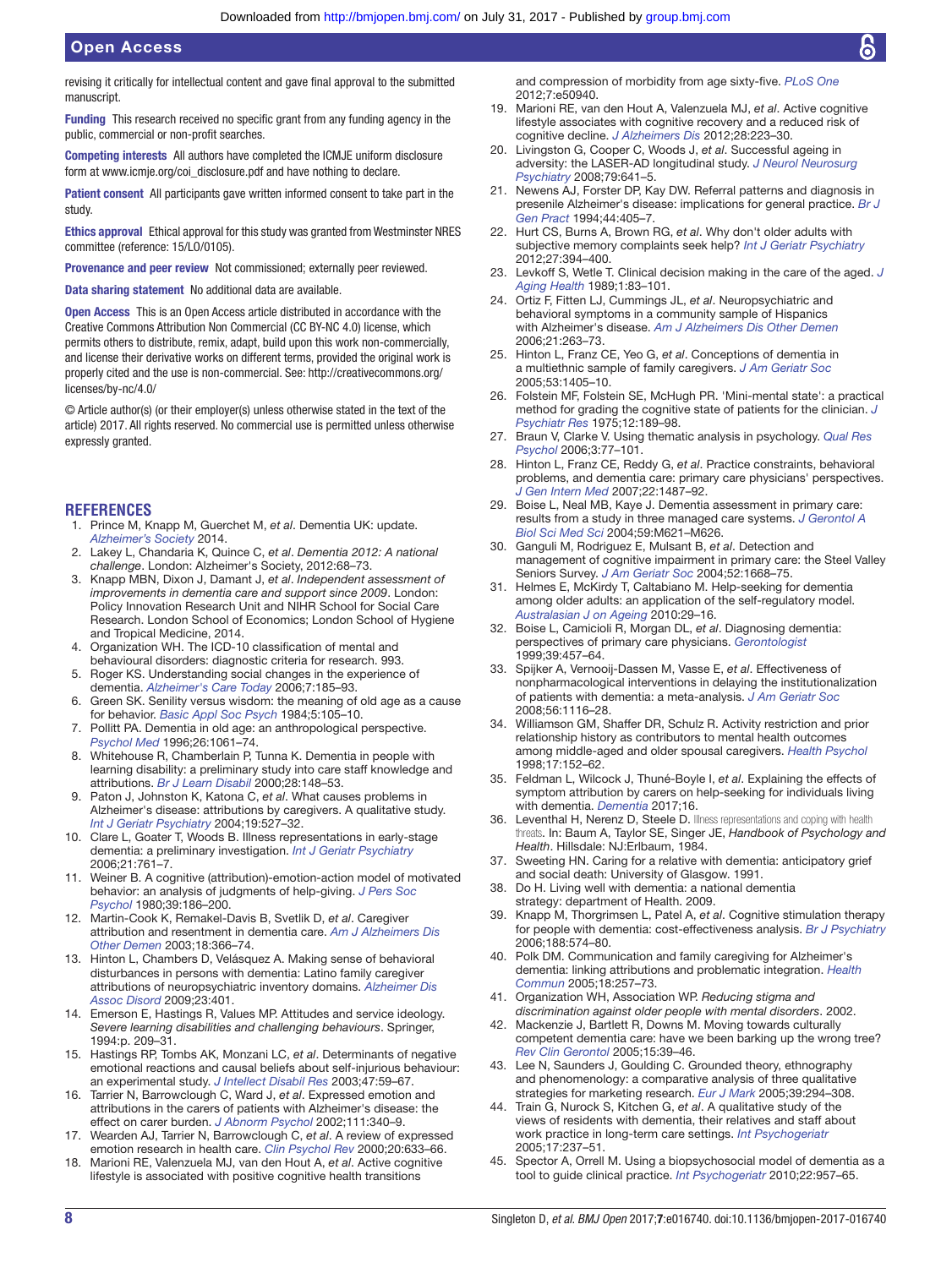## $\bm{6}$

- <span id="page-8-0"></span>46. Kitwood T. Towards a theory of dementia care: the interpersonal process. *[Ageing Soc](http://dx.doi.org/10.1017/S0144686X00000647)* 1993;13:51–67.
- <span id="page-8-1"></span>47. NICE. Dementia: Supporting people with dementia and their carers in health and social care. *NICE Guidlines* 2016.
- <span id="page-8-2"></span>48. James BD, Wilson RS, Barnes LL, *et al*. Late-life social activity and cognitive decline in old age. *[J Int Neuropsychol Soc](http://dx.doi.org/10.1017/S1355617711000531)* 2011;17:998–1005.
- 49. Barnes LL, Mendes de Leon CF, Wilson RS, *et al*. Social resources and cognitive decline in a population of older African Americans and whites. *[Neurology](http://dx.doi.org/10.1212/01.WNL.0000147473.04043.B3)* 2004;63:2322–6.
- 50. Bassuk SS, Glass TA, Berkman LF. Social disengagement and incident cognitive decline in community-dwelling elderly persons. *[Ann Intern Med](http://dx.doi.org/10.7326/0003-4819-131-3-199908030-00002)* 1999;131:165–73.
- <span id="page-8-3"></span>51. Hughes TF, Flatt JD, Fu B, *et al*. Engagement in social activities and progression from mild to severe cognitive impairment: the MYHAT study. *[Int Psychogeriatr](http://dx.doi.org/10.1017/S1041610212002086)* 2013;25:587–95.